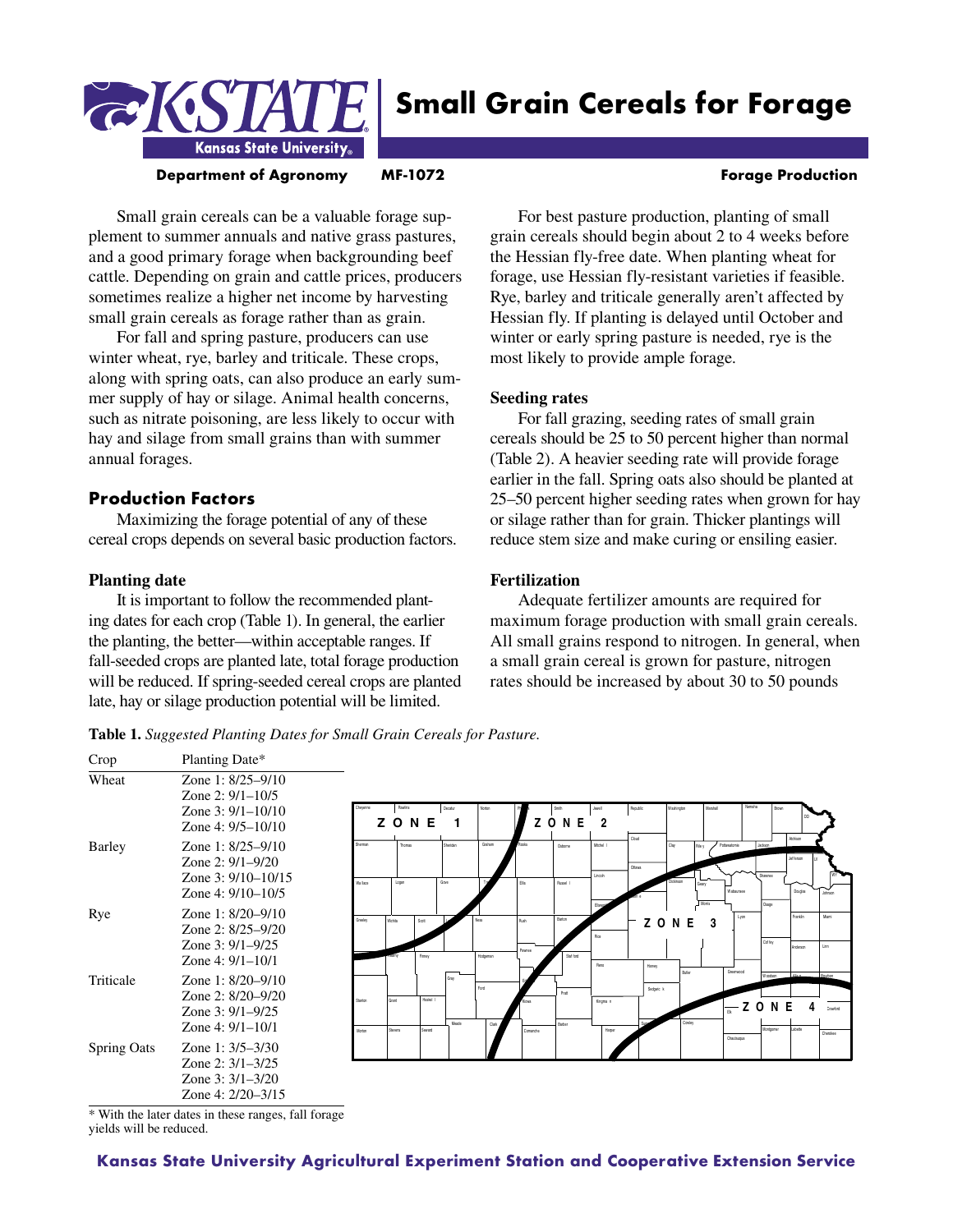**Table 2***. Suggested Seeding Rates for Small Grain Cereals for Pasture.*

| Crop               | Seeding Rate (lb/a)                                                               |
|--------------------|-----------------------------------------------------------------------------------|
| Wheat              | West, dryland: 30–60<br>West, irrigated: 60–90<br>Central: 60–90<br>East: 75–100  |
| Barley             | West, dryland: 30–60<br>West, irrigated: 72–96<br>Central: 60–96<br>East: 72-96   |
| Rye                | West, dryland: 30-60<br>West, irrigated: 75–100<br>Central: 60–75<br>East: 75–100 |
| Triticale          | West, dryland: 30–60<br>West, irrigated:                                          |
| $75 - 100$         |                                                                                   |
|                    | Central: $60-75$<br>East: 75–100                                                  |
| <b>Spring Oats</b> | West, dryland: 32-48<br>West, irrigated:                                          |
| 64–96              |                                                                                   |
|                    | Central: 48–64<br>East: 64–96                                                     |

per acre. The extra nitrogen required can be calculated using the following formula:

Additional lbs nitogen/acre =(No. of animals/acre)  $\times$  (Lbs. of weight gain/animal)  $\times$  0.4

Split applications can help reduce lodging and the possibility of nitrate poisoning. In a total grazeout program, all the fertilizer can be applied preplant — except on sandier soils — or regular topdress applications can be made through the fall and early spring. If the crop is to be grazed until early spring then grown for grain, a split application is often best, with at least half the fertilizer applied preplant and the remainder topdressed after the cattle have been removed.

With small grain cereals grown specifically for silage or hay, use the same nitrogen rates recommended for grain production.

As with other crops, it is important to take a soil test and follow fertilizer recommendations when producing small grain cereals for forage. When sending in soil samples for fertilizer recommendations, be sure to indicate whether the crop will be used for grazing. Extra nitrogen in the spring topdress application will be recommended if the wheat will be grazed.

The optimal soil pH level for small grain cereal production is between 6.0 to 7.5. This is true for both forage and grain production.

# **Pasture Production**

In Kansas, small grain cereals can be pastured until the jointing stage in late winter or early spring and still produce a grain crop. They also can be used in a total graze-out program, which can be a more profitable option in some years than harvesting the crop for grain.

There is considerable variation in pasture production from year to year and among different varieties of small grain cereals. Generally, rye has the highest total season-long production, followed by triticale, wheat and barley. However, rye becomes stemmy and unpalatable earlier in the spring than other cereals. Since rye is less palatable and higher in fiber than wheat or barley, cattle gains during grazing are normally greater on wheat, triticale and barley pasture.

Small grain cereals usually produce good pasture in late fall and early winter (Figure 1). Production declines during the winter and generally resumes in late February, depending on temperature and moisture conditions. If the crop is left to graze out, forage production and quality begin to decline rapidly after jointing.

Barley produces palatable growth rapidly in the fall under favorable conditions. It is considered superior to other cereals for fall and early winter pasture, but wheat, triticale and rye provide better late-winter and spring grazing. Wheat usually produces most of its forage in late fall and early winter, and again in the spring. Triticale falls in between rye and wheat in its period of peak production.

Stocking rates must be adjusted to match the crop's production potential. For example, if the pasture is heavily stocked during the fall, provisions for additional feed must be made to maintain good cattle gains during winter months when pasture production declines. Plan stocking rates to match the seasonal production potential of each crop.

Under good growing conditions, a well-fertilized small grain pasture can carry about 500 pounds of cattle per acre. Under poor growing conditions, stocking rates should be reduced considerably. Cattle gains of 1.5 to 2.5 or more pounds per day are possible during periods of good pasture production.

In terms of overall forage quality of pasture, barley is highest, followed by wheat, triticale and rye. During the fall and early spring periods of peak production, the crude protein content of small grain pasture is normally about 20 to 25 percent. Growing cattle require about 12 percent crude protein, thus no protein supplements are necessary.

Small grain pastures can cause bloat. Daily supplementation with poloxalene (Bloat Guard) is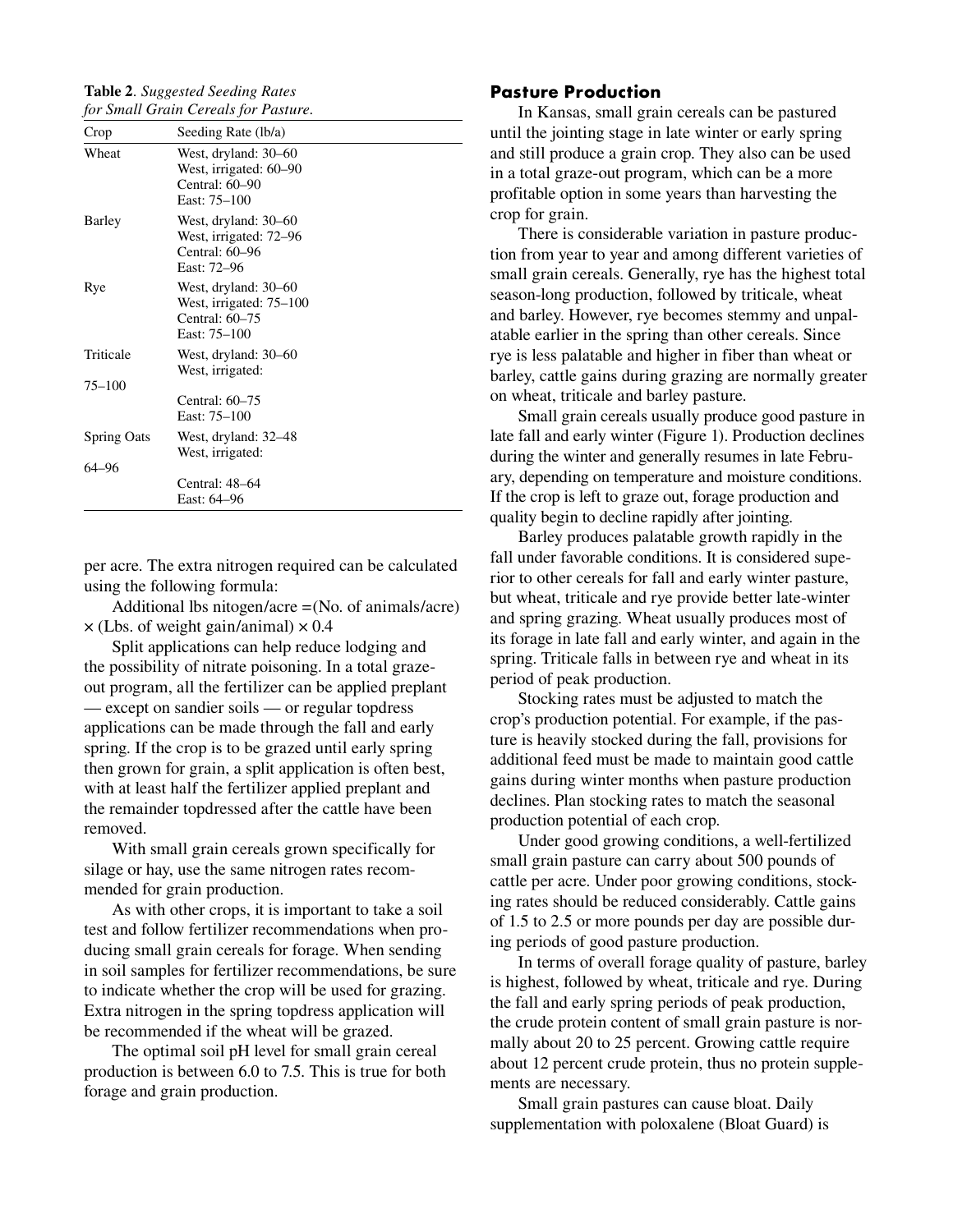



highly effective in reducing bloat. Feeding high-quality grass hay, silage, and/or an ionophore such as Rumensin or Bovatec can also provide some protection against bloat. Rumensin and Bovatec have also been shown to increase stocker cattle weight gains on wheat pasture. Mineral supplements containing magnesium are necessary when grazing cattle on small grain pasture to minimize the occurrence of grass tetany.

Fall grazing management is critical to the success of small grain pastures. Begin grazing when the plants are well-rooted and tillered, usually about 6 to 8 weeks after planting. If the foliage is too tall when the animals are introduced, or if the crop is overgrazed, the plants will be more susceptible to winterkill. Make sure some green leaves remain below the grazing level. The minimum stubble height should be about 3 to 4 inches. Rye has a more upright growth pattern than most wheat varieties, so it should not be grazed as low. Barley and triticale are more susceptible to winterkill than rye or wheat. Varietal differences exist within plant species.

If wheat is to be grown for grain, cattle should be removed in the spring before jointing, and fertilizer should be applied to the field. In a graze-out program, stocking rates should be increased through the spring to keep up with forage production. For more information, see K-State Research and Extension publication C-713, *Wheat Pasture in Kansas*.

For pasture production, choose soils with good surface drainage. Soils with high clay content and fields that are prone to be boggy are not suitable for small grain pasture production. Well-drained, slightly rolling land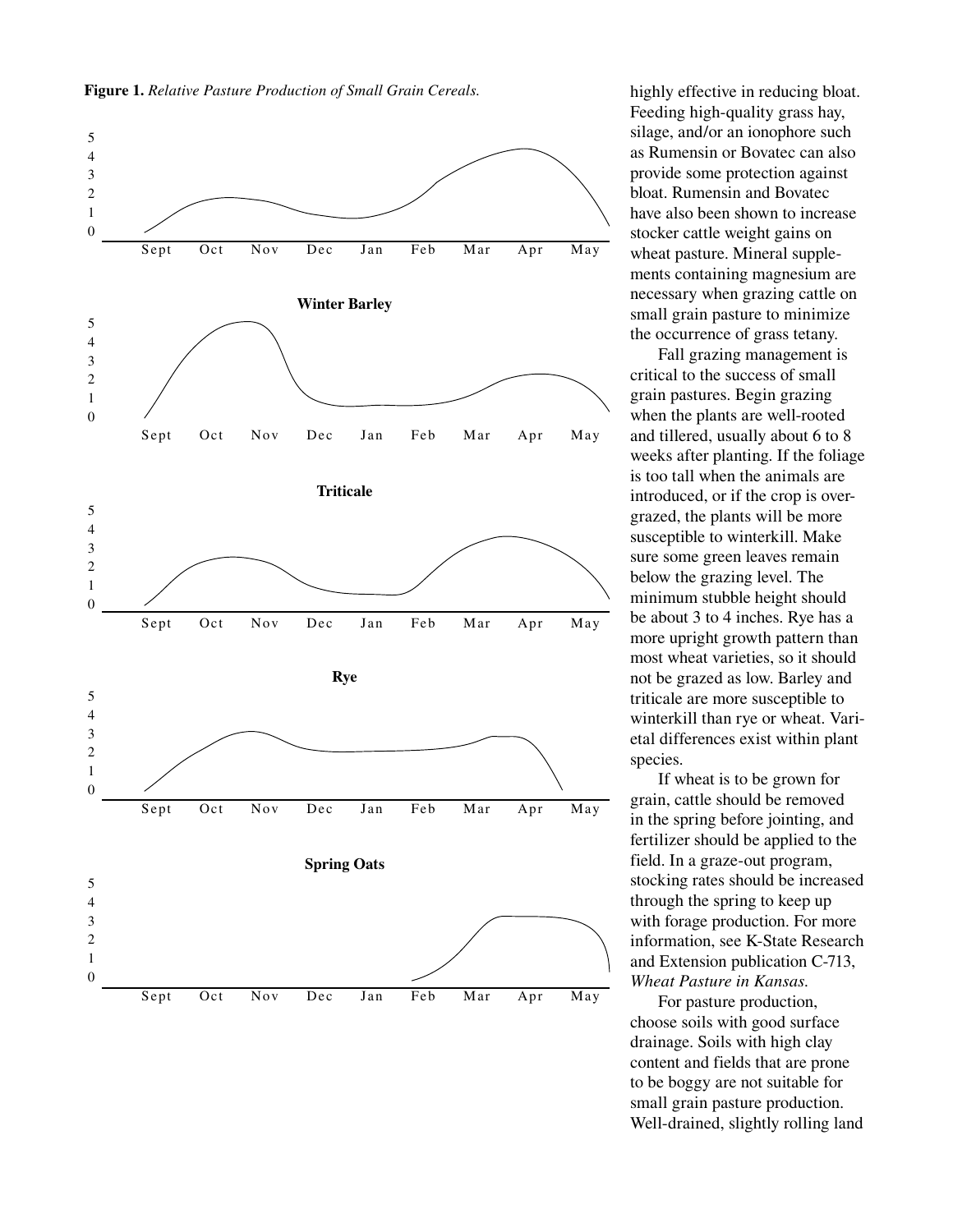generally produces the most usable forage because of the greater number of grazing days. On sandy soils, rye and barley perform best. On heavier soils, wheat and triticale perform best.

Best fall grazing is often obtained on bottomland soils with good moisture. In the spring, the best grazing is often obtained on upland soils that warm early.

Spring oats can be pastured, but the total length of grazing is limited. Spring oats for grazing should be planted as early as possible in the spring. The quality of oat pasture is very high.

# **Silage Production**

Producing small grain silage allows greater use of existing ensiling facilities. Harvesting small grain cereals as silage rather than grain also permits doublecropping and reduces the risk of drought, hail and other adverse weather conditions during the late stages of growth.

Small grain cereals can produce average to highquality silages (Table 3). Mid- to late-dough stage barley silage generally has the highest quality among the cereals. At the late-milk to late-dough stages, barley has the greatest grain-to-forage ratio, followed by wheat, triticale and oats. Wheat, barley, triticale and spring oat silage yields are similar — about 5 to 7 tons of 35 percent DM forage per acre in the late-boot stage and 8 to 10 tons in the late-dough stage — depending on growing conditions. Wheat and triticale yields are generally more consistent than barley or oat yields.

| <b>Table 3.</b> Silage Quality of Small Grain Cereals |
|-------------------------------------------------------|
| Harvested at Dough Stage.*                            |

| Crop      | $\%$ TDN<br>(dry basis) | % Crude Protein<br>(dry basis) |  |
|-----------|-------------------------|--------------------------------|--|
| Barley    | 64–68                   | $9 - 11$                       |  |
| Wheat     | 58-64                   | $9 - 11$                       |  |
| Oats      | $56 - 62$               | $8 - 10$                       |  |
| Triticale | 54–58                   | $8 - 10$                       |  |
| $Rye**$   | $52 - 56$               | $7 - 9$                        |  |

\* K-State Research and Extension publication L-884, *Nutritional Composition of Feedstuffs for Beef Cattle*, and Morrison, F.B. *Feeds and Feeding* (22nd ed.)

\*\* Estimated

Total production of digestible energy and crude protein per acre in wheat, barley and oat silages is highest when they are harvested at the mid- to latedough stages. Although the percentage of crude protein decreases as cereals mature from the boot to late-dough stages (Figure 2), the tonnage of silage dry matter (DM) nearly doubles during this period, so that the total protein production per acre is higher.

Late-milk to late-dough stage wheat, barley and oat silages are usually about 2 to 4 percentage points higher in crude protein than corn and forage sorghum silages. The feed value of small grain silage for growing/backgrounding cattle can be compared with that of whole-plant corn silage as follows:

- Barley 90 to 100 percent of corn.
- Wheat 70 to 90 percent of corn.
- Oats 60 to 80 percent of corn.
- Triticale 50 to 70 percent of corn.
- Rye 50 to 65 percent of corn.

When fed to finishing cattle in high-grain rations, wheat, barley and corn silages support similar feedlot performance. Growing beef cattle should gain 1.5 to 2.25 pounds per day when fed rations containing 85 to 90 percent good-quality wheat or barley silages. Feeding cereal silages can produce up to 50 percent more beef per acre than feeding the grain alone.

Silage palatability generally is not affected by the presence of awns, although awns in hay can be a concern.

Because cereals advance from boot to dough stages rapidly, producing a high-quality cereal silage is often more difficult than producing high-quality corn or sorghum silages. The mid- to late-dough stages of wheat, for example, normally last only a few days. The crop becomes too mature to ensile successfully at later growth stages. If large acreages are to be harvested, it is a good idea to start cutting at the late-milk stage so that all the crop can be in the silo before the end of the late-dough stage. If silage harvest is delayed, the cutter bar can be raised and the upper half of the plant direct-cut as "head chop" silage. This will reduce harvesting time, increase the density of the ensiled material and increase the energy and protein value of the silage. Barley usually matures a week earlier than wheat; and wheat matures 1 to 3 weeks before spring oats, depending on the late-spring and early summer weather conditions.

Small grains should be ensiled at 62 to 68 percent moisture in most bunker, trench, or upright silos. Moisture levels above 70 to 75 percent can cause seepage and result in a clostridial (butyric acid) silage; lower moisture levels result in excessive air entrapment due to the hollow stems. Cereals must be chopped finer than corn or sorghum, using a recutter screen if necessary to aid packing and minimize air entrapment. The silo should be filled as rapidly as possible and the surface sealed with a weighted plastic sheet.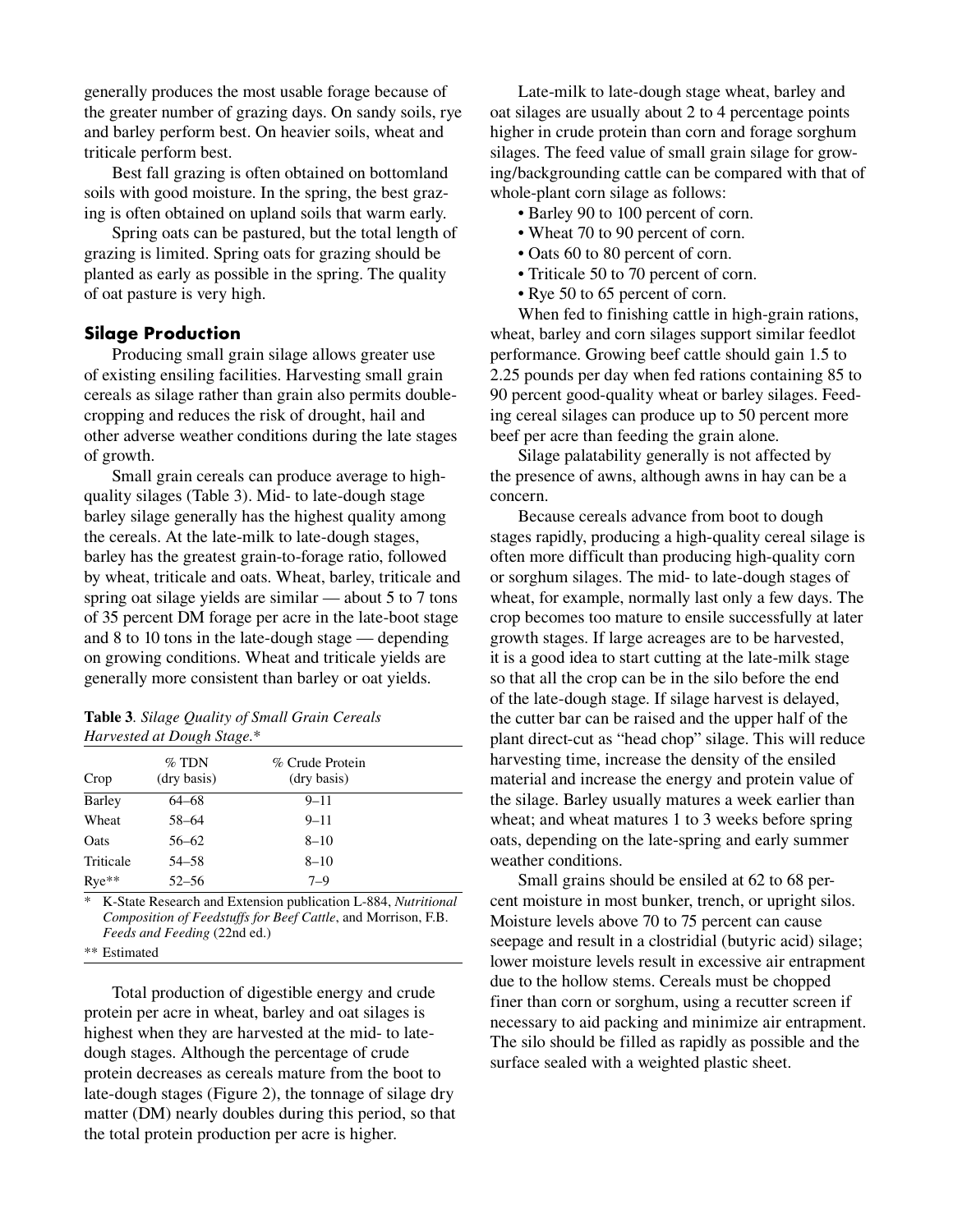# **Hay Production**

Small grain cereals can be used as a hay crop, either as an emergency feed or as part of a planned early summer forage program. Yields often average about 2 to 4 tons (air dry) per acre. The moisture content at baling should be about 15 to 20 percent for small, rectangular bales.

The quality of hay made from wheat, barley, oats and rye at the late- boot stage is similar (Table 4). Of the small grain cereals, triticale hay is the most variable in quality. Hay quality is more dependent on stage of maturity at harvest than is silage quality. Small grain hays will have the highest quality when harvested at the late-boot stage. A popular time to harvest small grain cereals for hay is at the early milk stage, however. This is the best compromise between highest DM yield and maximum hay quality (Figure 2). If protein content is an overriding factor, the crop should be harvested at the late-boot stage. DM yields are about 20–40 percent lower at this stage compared with the dough stage.

Although the feeding value of small grain hays is less than that of small grain silages, hay can be an excellent forage for young calves, replacement heifers, beef cows and dry dairy cows.

Rough awns in small grain hay can cause cattle considerable soreness and irritation to the eyes, mouth, lips, gums, and lower surface of the tongue. A crop with rough awns should be ensiled rather than baled to minimize this occurrence. Also, harvesting at the lateboot stage rather than the dough stage reduces palatability problems caused by rough awns. Producers may want to consider planting awnless varieties of hard red winter and soft red winter wheat.

When harvesting small grains for hay in the lateboot stage, a crimper or crusher attachment will help speed the drying. But when harvesting in the milk or dough stages, these attachments increase kernel

**Figure 2***. How Stage of Maturity Affects Forage Quality of Wheat.*



**Table 4**. Hay Quality of Small Grain Cereals Harvested at Dough Stage.\*

| Crop        | $\%$ TDN<br>(dry basis) | % Crude Protein<br>(dry basis) |  |
|-------------|-------------------------|--------------------------------|--|
| Barley**    | $62 - 66$               | $9 - 11$                       |  |
| Wheat       | $56 - 62$               | $8 - 10$                       |  |
| Oats        | 54–58                   | $10 - 12$                      |  |
| Triticale** | $52 - 54$               | $8 - 10$                       |  |
| $Rye**$     | $48 - 52$               | $7 - 9$                        |  |

\* K-State Research Extension publication L-884, *Nutritional Composition of Feedstuffs for Beef Cattle*, and Morrison, F.B. *Feeds and Feeding* (22nd ed.)

\*\* Estimated

shattering losses. If the crop is harvested in the dough stage, plants will not contain an excessively high moisture content, so crimping or crushing is seldom beneficial.

Occasionally, nitrates accumulate in small grain cereals. This tends to occur as a result of drought, hailstorms or late frosts. Nitrate accumulation in small grains is more of a concern with hay than with silage. Oat hay is more likely to have a high nitrate level than other small grain cereal hays.

Additionally, small grain hays tend to be more slippery than alfalfa or native grass hays, and the bales will be more difficult to stack.

# **Crop Selection**

#### **Wheat**

Wheat has good potential for pasture, silage or hay production. It is not used as an all-purpose forage crop to the extent that it could be. Wheat is usually higher in quality than oats, rye and triticale, and can produce more forage DM per acre than barley. Very short semidwarf varieties have less forage yield potential than taller varieties.

When grown for forage instead of grain, wheat should be planted earlier and at a higher seeding rate. Hessian fly and wheat streak mosaic can be greater concerns in early planted wheat.

Plant height may become a more important consideration than grain yield potential when growing wheat for graze out, silage or hay. However, if wheat is to be grazed and then used for grain production, grain yield potential should be an important factor in variety selection. Another consideration in variety selection is the length and roughness of awns.

Forage potential is greatly reduced when wheat is grown on soils with a pH of 5.5 or less.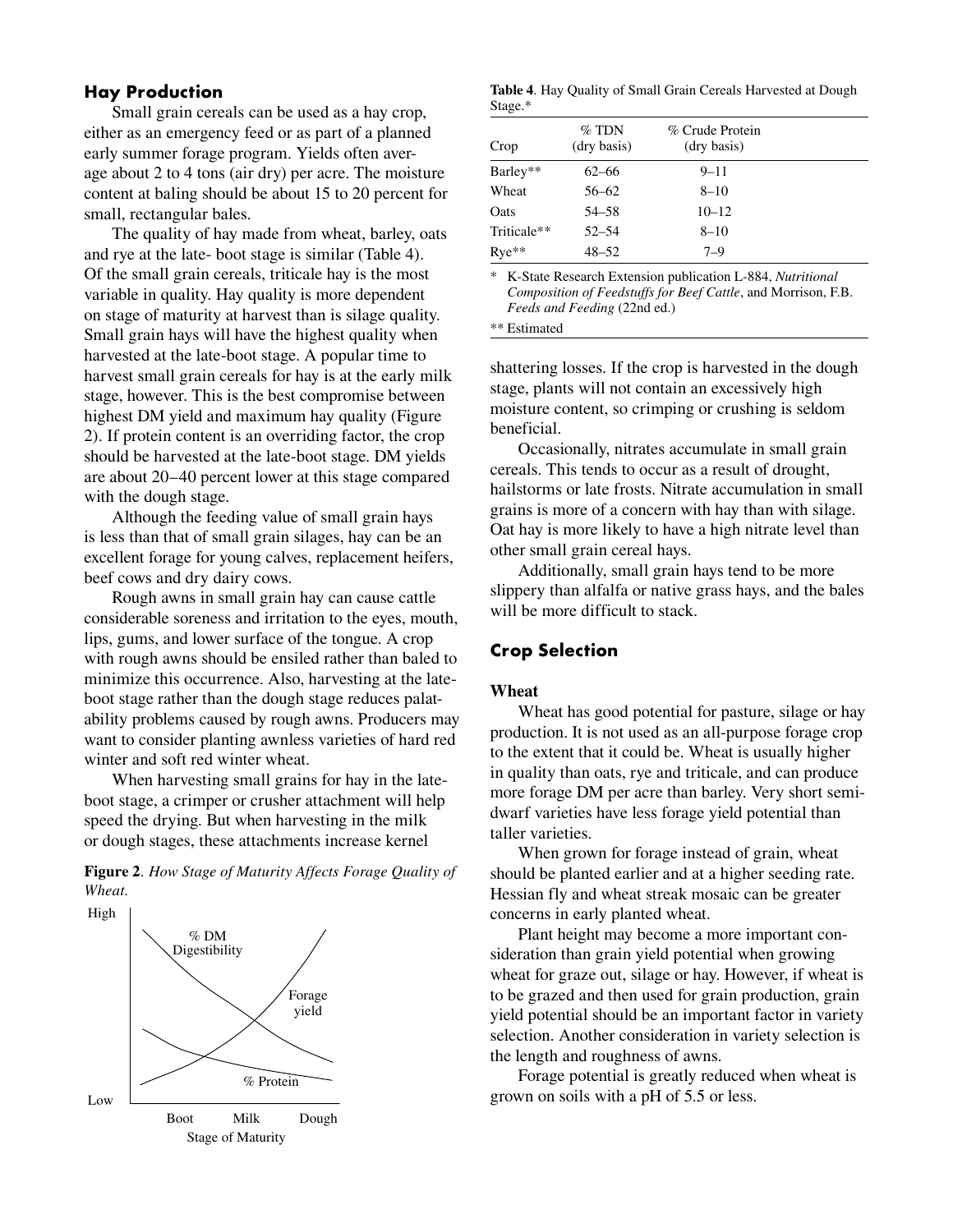### **Winter Barley**

Barley is generally more susceptible to winterkill than wheat, especially when it has been overgrazed. It should not be grazed as short or as late into the fall as wheat. Barley does best on fertile, well-drained soils, but is also well adapted to sandy soils.

Some varieties have barbed awns which can affect palatability in hay, while other varieties have smooth awns.

Barley yellow dwarf, leaf rust and smut can be serious problems for winter barley. Early planting tends to favor the occurrence of barley yellow dwarf.

#### **Triticale**

The use of triticale as a forage crop is gaining popularity throughout the Midwest. Triticale generally has a higher forage yield, but lower quality than wheat. Triticale is a cross between rye and wheat. Although pure triticale will not contaminate adjacent wheat fields with rye, triticale seed is sometimes contaminated with rye seed.

For forage purposes, triticale is better suited as pasture than as hay or silage. Like rye, it has larger stems than wheat, barley or oats, which makes it more difficult to field wilt for hay or to pack for silage. There is little or no cash market for the grain.

#### **Rye**

Rye is the most cold tolerant and least exacting in its soil and moisture requirements of the small grain cereals. Some commonly used rye varieties are Bonel, Elbon, and Maton.

Wheat producers often shun growing rye because of the chance of contamination of adjacent wheat fields. However, if rye is not allowed to head and produce seed, contamination can be eliminated. After pasturing, destroy the crop with tillage or herbicides, or cut it for hay or silage at the late-boot stage.

Quick fall and spring growth make rye the most productive of the small grains for pasture. It is a more consistent producer of spring pasture than wheat, although it quickly becomes stemmy and unpalatable in late spring.

#### **Spring Oats**

Spring oats must be planted early when grown for forage. If not planted by April 10, other crops should be considered.

Select a high-yielding, grain-type variety that is resistant to barley yellow dwarf, crown rust and stem rust. Oats are also susceptible to wheat streak mosaic. "Forage-type" oats are later maturing varieties than grain-type oats and are likely to fill only small, shriveled grain in Kansas.

Oats are best used as hay or silage.

#### **Summary**

Small grain cereals provide excellent forage, either as an emergency feed or as part of a planned, yearround forage program (Table 5).

Their pasture, silage or hay potential should not be overlooked by Kansas livestock producers.

| Crop                        |            |               |              |                    |  |  |  |
|-----------------------------|------------|---------------|--------------|--------------------|--|--|--|
| Rye                         | Triticale  | Winter Barley | Winter Wheat | <b>Spring Oats</b> |  |  |  |
| Pasture                     | Pasture    | Pasture       | Pasture      |                    |  |  |  |
| (Fall,                      | (Fall and  | (Fall)        | (Fall and    |                    |  |  |  |
| winter,<br>early<br>spring) | spring)    |               | spring)      |                    |  |  |  |
|                             | Silage/Hay | Silage/Hay    | Silage       | Silage             |  |  |  |
|                             | (Boot)     | (Boot to      | (Boot to     | (Milk to           |  |  |  |
|                             |            | dough)        | dough)       | dough)             |  |  |  |
|                             |            |               | Hay          | Hay                |  |  |  |
|                             |            |               | (Boot to     | (Boot to           |  |  |  |
|                             |            |               | milk)        | early              |  |  |  |
|                             |            |               |              | heading)           |  |  |  |

**Table 5**. Best Uses of Small Grain Cereals for Forage.